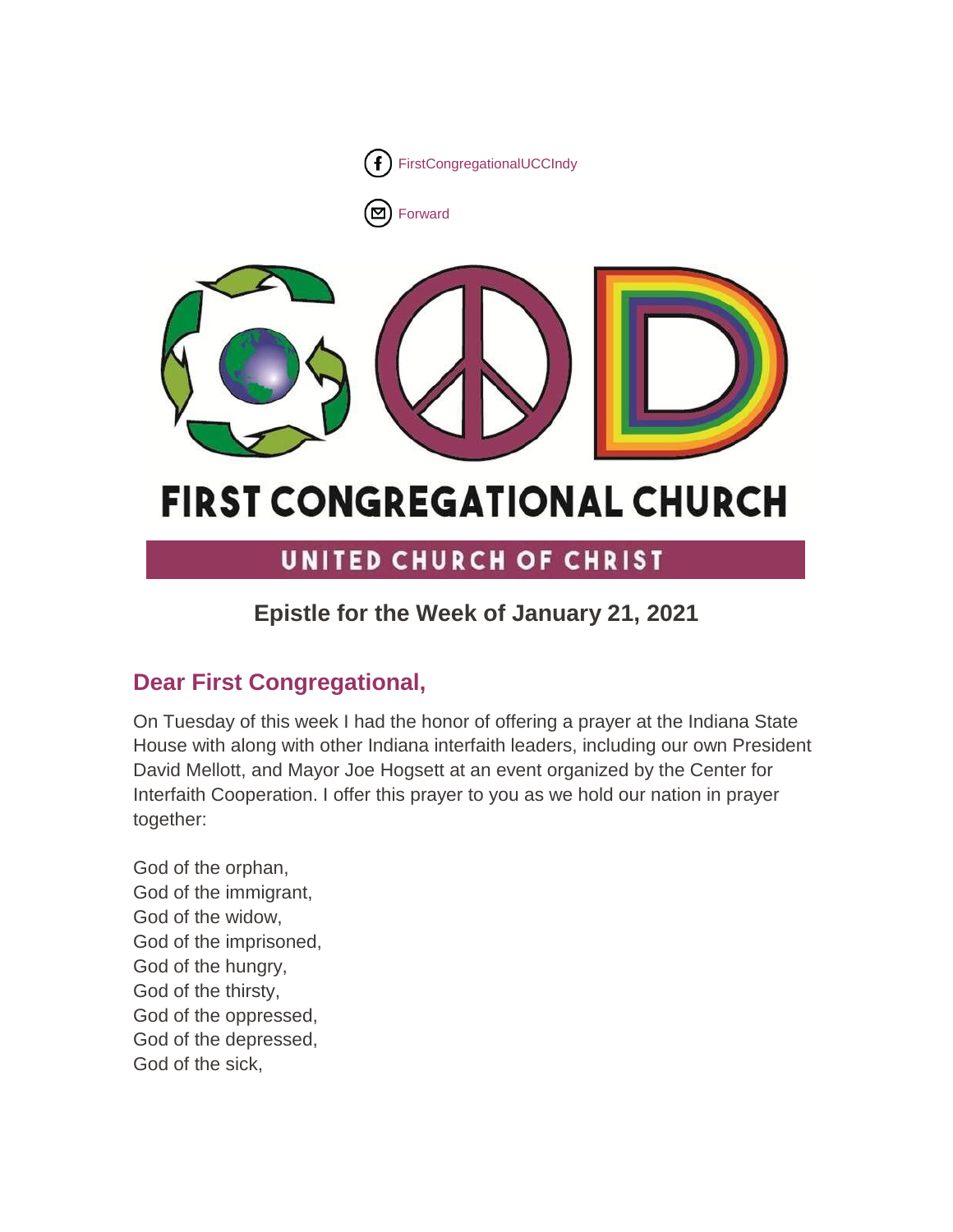God of the lonely, God of the dying, God of the streets, God of the people, God of Trayvon Martin, God of Breonna Taylor, God of George Floyd, God of Lisa Montgomery,

We confess that in the face of injustice we often remain silent.

When your children cry out in the streets "I can't breathe" we watch in silence, paralyzed by fear, guilt, and shame for we know we are complicit in this evil that values whiteness and demonizes blackness.

We repent for this era of corruption, racism, and greed that dragged us all through the valley of the shadow of death.

We pray for mercy. We pray for forgiveness. We pray for grace. We pray for change. We pray for transformation.

On behalf of the hurting people, we cry out to our God of Compassion who hears our cries and wipes away every tear.

God of Hope, God of Love, God of all faiths, God of Reconciliation, God of Reparations, God of Restoration, God of Redemption,

Lead us onward into this new day.

Lead us further along the arc of the moral universe that bends towards justice. Lead us into an era that will make all of our children, black, brown and white, ambassadors of peace and freedom for all the world.

Lead us in the way of dignity, equality, and respect as we work together to build the Beloved Community here on Earth.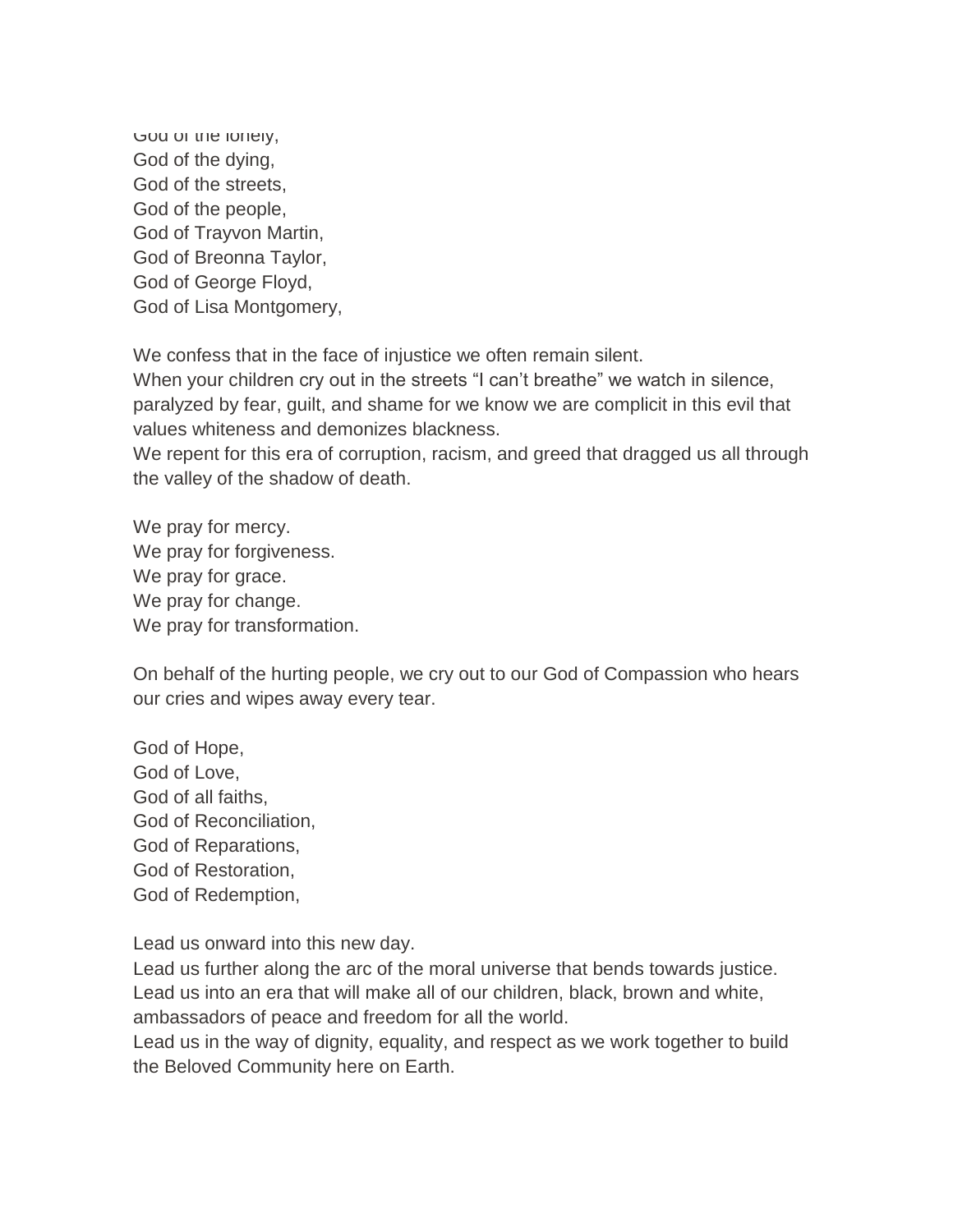Help us God. Save us God. Guide us God.

Hand-in-hand with the Holy One, may we leave behind our fears, our terrors, our midnights of despair, and embrace the sacred calling to fulfill our interconnected destiny of liberation and justice for all.

With you, God, we believe this is possible: to live in peace with one another, to live in such a way that demonstrates with our actions our love for our neighbor as our selves.

Let us put away our selfishness, our pride, our obsession with might over right.

Let us lay down our weapons and pick up the pen, writing a new chapter of peace in this land.

We pray this in the Great Name of our Living God….the Creator of us all. Amen.

Here is the pastoral prayer from Sunday, January 17th.

#### St. Patrick's Breastplate, Adapted: A Prayer for Protection in a Time of Violence

We arise today Through a mighty strength Calling on the Creator of creation.

We arise today Through the strength of Jesus: Born and baptized, Crucified and buried, Resurrected and ascended in defeat of violence and death forever.

We arise today Through the strength of love, In the hope of resurrection, In the prayers of our ancestors, In the preachings of prophets,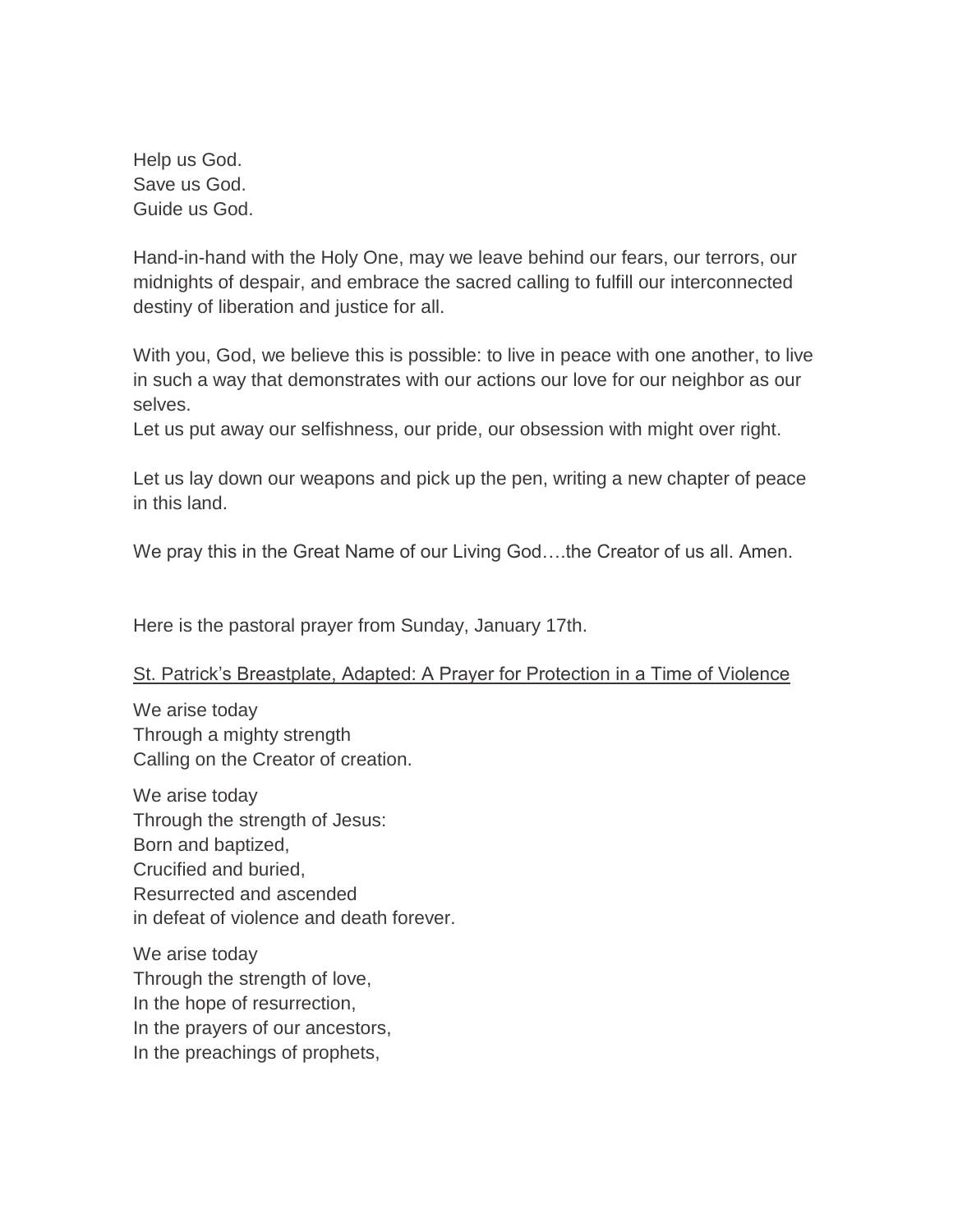In the resistance of the righteous.

We arise today Through the strength of heaven; Shining of sun, Splendor of fire, Speed of lightning, Swiftness of wind, Depth of sea, Stability of earth, Firmness of rock.

We arise today Through God's strength to lead us; God's might to uphold us, God's wisdom to guide us, God's hand to guard us.

We summon today all these powers and place them between ourselves and evil; We place these Holy powers Against every cruel power that opposes the bodies and souls of God's beloveds, Against incantations of false prophets, Against those who are lawless, And against those who shield their evil with the law, Against worship of nation or race or leader, Against all lies that the unrighteous speak and live.

Christ in your strength Shield us today From violence of word, From violence of deed, From violence of policy, From violence of spirit.

We arise today Through a mighty strength, Calling on the Creator of creation.

Amen.

Blessings,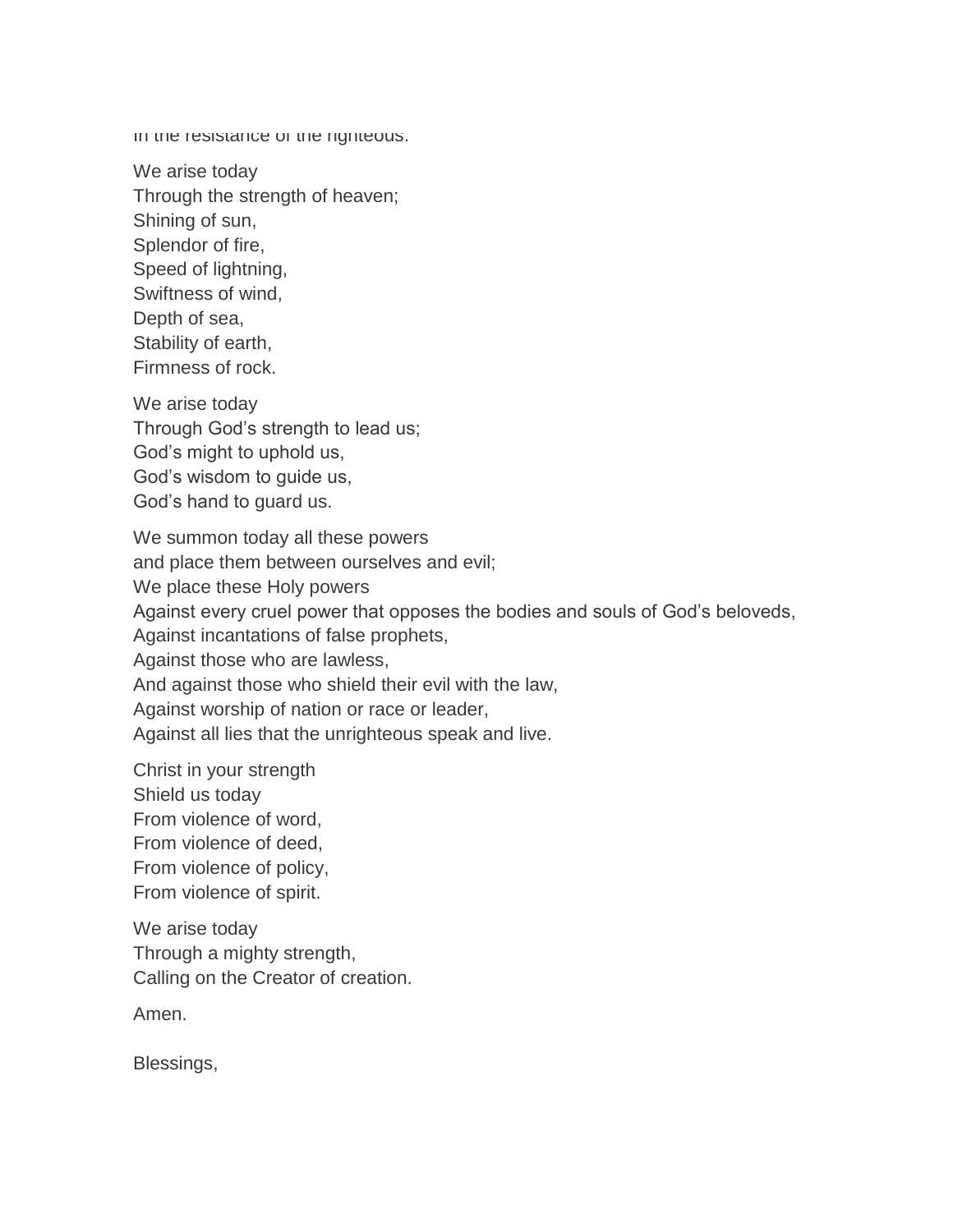Pastor Sarah

# **THIS SUNDAY**

#### **Sunday Adult Education, 9:30 a.m. (Zoom)**

**January 24:** Led by Wendy Baldwin, join us to discern and discuss a selected Bible passage, and how it speaks to us about generosity and stewardship. As 2021 dawns with hopes for a new beginning, Generosity remains a key spiritual practice.

#### **Sunday Worship, 11AM (YouTube, FaceBook, Dial In) Scripture:** Mark 1:14-20

**Sermon:** "A Time for Changing Hearts and Minds"

#### **Coffee Hour via Zoom, immediately after worship**

#### **Thank You for Your Support of First Congregational UCC**

Please continue supporting the mission and ministries of your local church by mailing a check to the church or through online donations at <http://www.fcindy.org/online-giving/>

# **THIS WEEK AT FC**

#### **How to Access our Zoom Gatherings**

[https://us04web.zoom.us/j/9264494206?pwd=dmtWbWE5UXRBTk5pcHZlYlB0aEF](https://us04web.zoom.us/j/9264494206?pwd=dmtWbWE5UXRBTk5pcHZlYlB0aEFVUT09) [VUT09](https://us04web.zoom.us/j/9264494206?pwd=dmtWbWE5UXRBTk5pcHZlYlB0aEFVUT09) Meeting ID: 926 449 4206 Password: 7171 If you click on the URL, you should not need to enter in the Meeting ID and Password. To dial in by phone: +1 312 626 6799, Meeting ID 926 449 4206, Password 7171.

#### **TODAY!**

 **Spiritual Support Group, 5:00 p.m. -** This group openly invites anyone seeking spiritual care concerning well being. Contact Pat Larracey at [plainandfancy1963@att.net,](mailto:plainandfancy1963@att.net) or 317-625-6801, or Pastor Sarah at [pastorsarah@fcindy.org,](mailto:pastorsarah@fcindy.org) or 386-478-9012.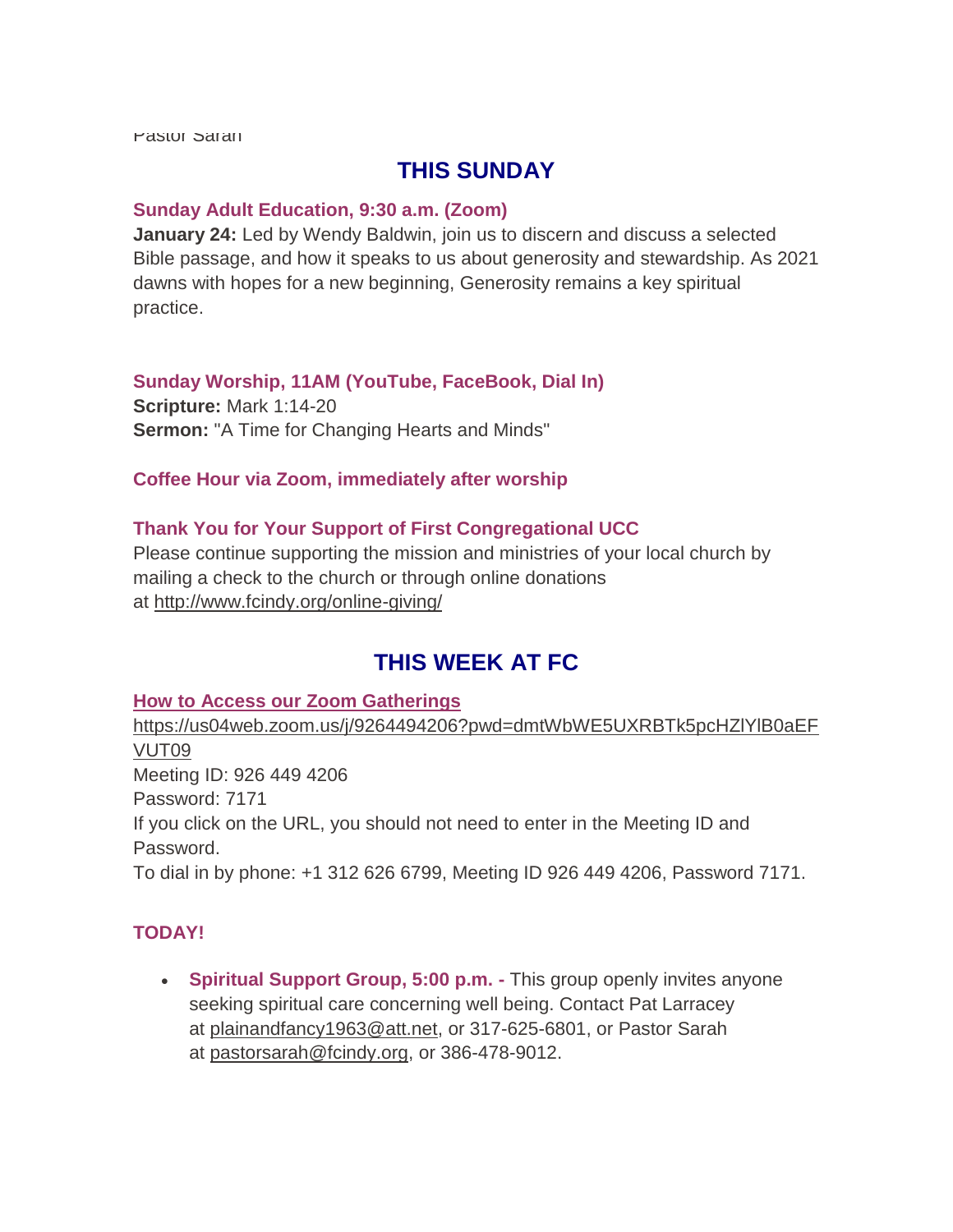#### *NEW* **– Zoom Game Night, Friday, January 22, 7 pm**

Looking for some fun time? Join us on Zoom to play some games together and share some fellowship with one another. Questions? Contact Wendy Baldwin.

#### **Zoom Vespers on Tuesdays from 7:00 - 7:30 p.m.**

Join us on Zoom for a time of togetherness, Scripture, and sharing of joys and concerns.

**Soul Care with Pastor Sarah via Zoom-** Join us after Zoom Vespers on **Tuesdays at 7:30p.m.** Simply stick around after vespers for a time to check-in and to pray together.

#### **Wellness Wednesday, January 27th at 10:30 a.m. (Zoom)**

On Wednesday, January  $27<sup>th</sup>$ , you are invited to participate in nurturing wellness through a practice of "Clothing Yourself with Divinity." This zoom meeting will be recorded and posted on the FC Facebook page and website.

#### **Serving on a Board in 2021**

Would you be willing to serve on one of our boards in 2021? Most of the ministries of our church are planned and managed by our 5 boards. This is a great way to get involved, and make a difference in people's lives. For the time being, board meetings are being held virtually via Zoom. We currently have openings on the following boards:

- Board of Trustees: This board is primarily responsible for the assets of the church.
- **Board of Witness & Welcome: This board is primarily responsible for** delivering our message to those outside the church family.
- Board of Worship & Faith: This board is primarily responsible for our worship and faith development programs.

We are also seeking to fill the Vice Moderator position. This position assists the Moderator, and is in line for being Moderator in 2022.

If you have an interest in participating, or would like more information, please contact Wendy Baldwin by 1/24.

# **COMING UP**

**Women's Lunch (Zoom) - Thursday, January 28th at 11:30 a.m. -** Please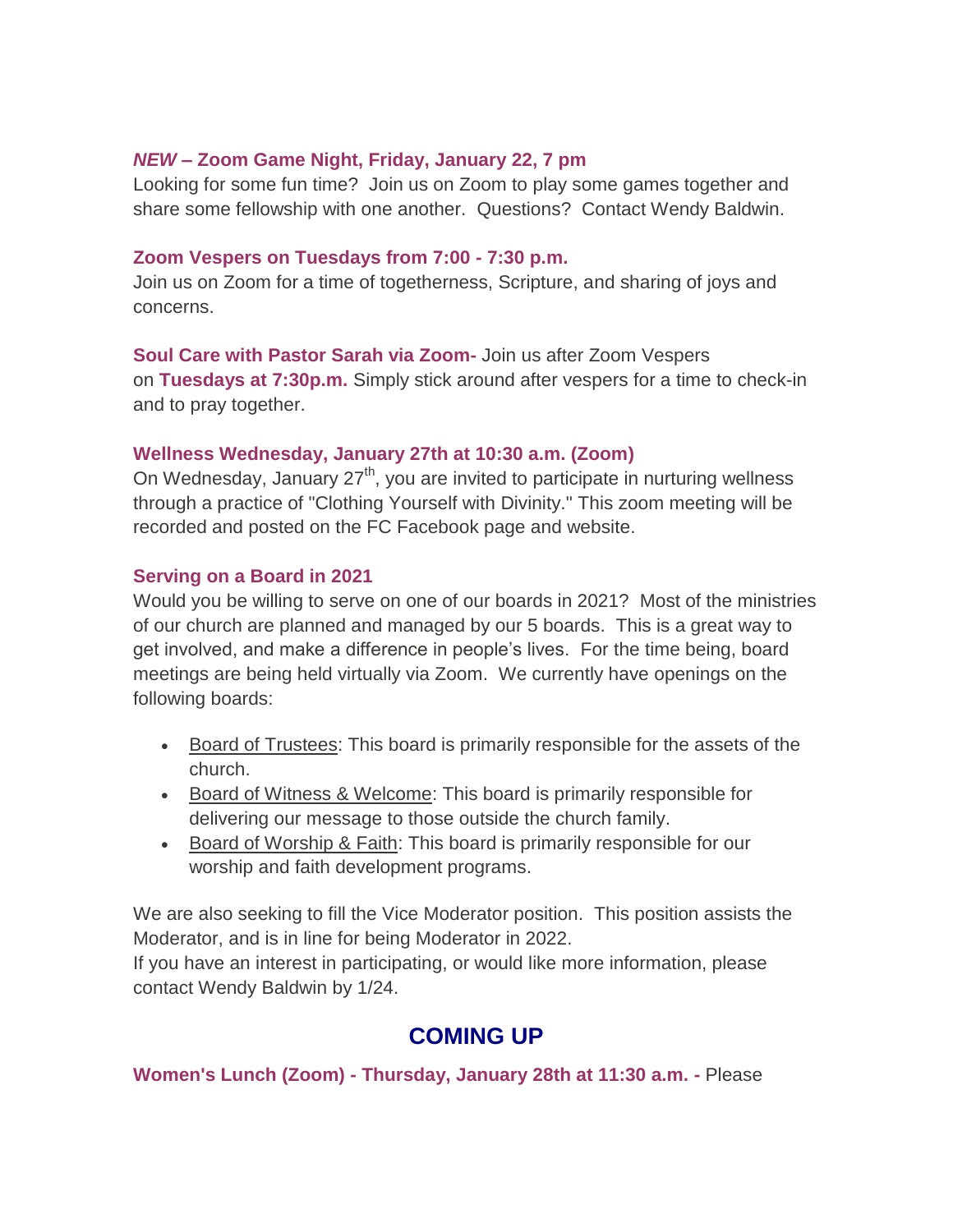contact Sue Chapman at (317) 259-1806 or [carolsuech59@gmail.com](mailto:carolsuech59@gmail.com) for more information.

**Men's Lunch (Zoom) - Thursday, January 28 at 1:00 p.m. -** Please contact Randy Walker at (317) 796-2081 or aa28977rwalker@gmail.com for more information.

#### **Annual Meeting, January 31st**

Chairing the Annual Meeting on Sunday, January 31, at 1:00 PM will be my last official act as 2020's Moderator. I look forward to seeing many faces on Zoom as we close out a rather… well, let's just say "special" year. I want to thank everyone who has made the year manageable (and sometimes enjoyable!), so please be there! Everyone's voice is important at this *important meeting*!

- Alice Rutherford, Moderator

#### **Racial Justice Team - Time to start our new book (or watch the movie)**

We have chosen the Young Adult novel **"The Hate You Give" by Angie Smith** as our next book. The book is available widely at the library. It has also been made into a movie, available at Amazon Prime and other outlets. We will have one discussion about it in a **buzz on February 7**. As a movie reviewer for Time Magazine said "The best way to understand what other people's lives are like is to listen, and to see."

For you who are fans of study/discussion guides, check out this one produced by Kansas State University at this link:

[https://krex.k-state.edu/dspace/bitstream/handle/2097/39158/guide-](https://krex.k-state.edu/dspace/bitstream/handle/2097/39158/guide-2018.pdf?sequence=1&isAllowed=y)

[2018.pdf?sequence=1&isAllowed=y](https://krex.k-state.edu/dspace/bitstream/handle/2097/39158/guide-2018.pdf?sequence=1&isAllowed=y)

It is very thorough, including classroom recommendations, and includes chapter summaries at the end.

Thank you, the Racial Justice Team: Pastor Sarah, Carol, Cassidy, Alice, Karen

#### **Please click** [HERE](https://mcusercontent.com/7a2e4c501545b6d78729a64a1/files/5d6c1642-d4df-452d-8ead-028d2af0d818/January_Colony_2021.01.pdf) **to view the January Colony with more information and events happening this month!**

# **CONNECTION & SUPPORT**

**FC Facebook page** (click **[here](https://www.facebook.com/FirstCongregationalUCCIndy/)**)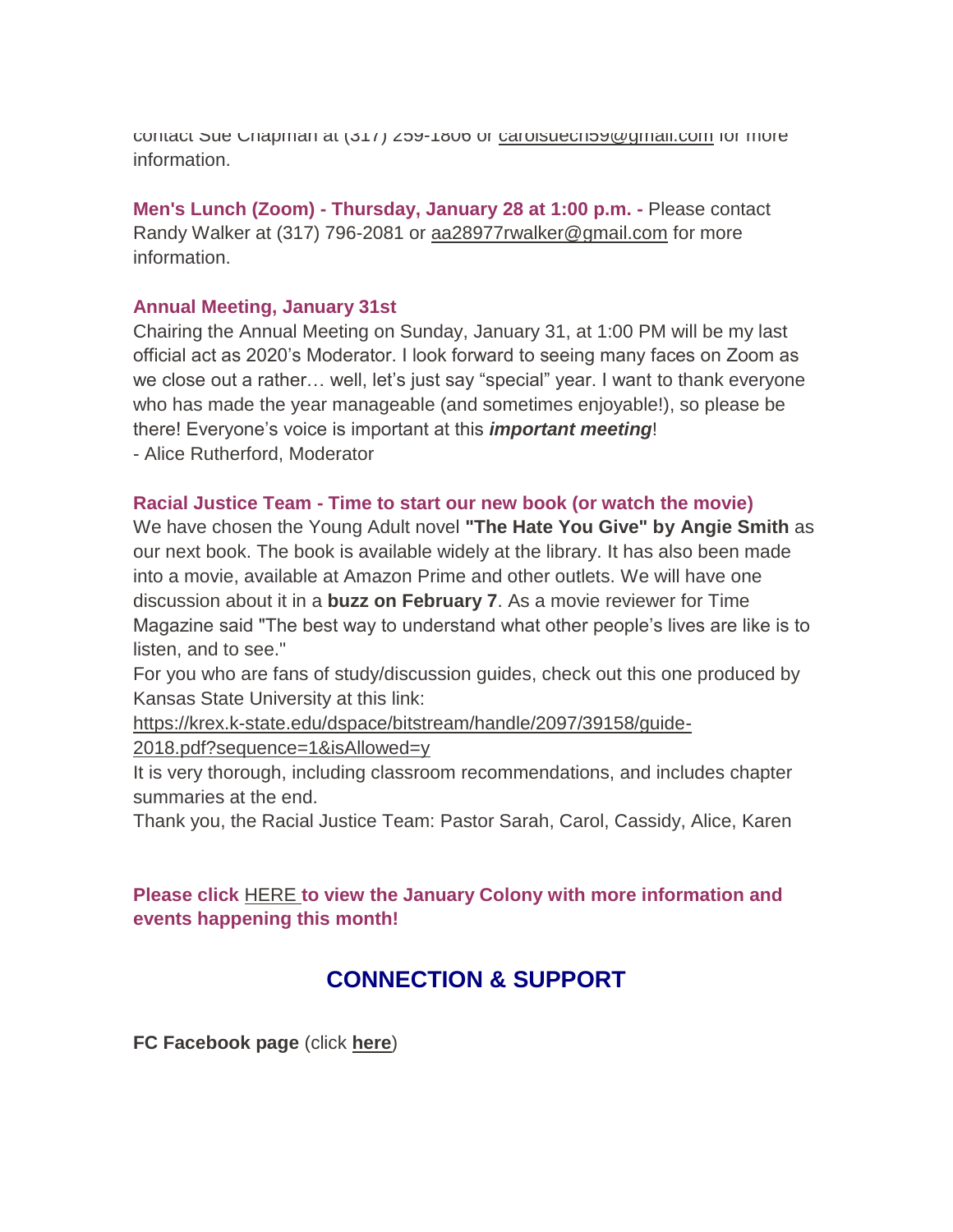## "**First Congregational Indy Fellowship**" group on Facebook (click **[here](https://www.facebook.com/groups/521333455186422/)**).

## **Pastoral Care**

Pastor Sarah may be reached at (386) 478-9012 or [pastorsarah@fcindy.](mailto:pastorsarah@fcindy.org)

#### **Pastor Sarah's Sabbath Days: Mondays & Saturdays**

The congregation covenant with Pastor Sarah to provide 2 days per week for personal rest and family renewal. On Mondays and Saturdays, Pastor Sarah is not available unless it is a pastoral emergency. Thank you for honoring this sacred gift of Sabbath time for our Pastor and her family.

## **Additional Church Support Contacts**

Pastor Carol [\(casowle@gmail.com\)](mailto:casowle@gmail.com) Office Administrator, Shannon [\(shannon@fcindy.org\)](mailto:shannon@fcindy.org) Moderator, Alice Rutherford [\(alice@caloosaspirit.net\)](mailto:alice@caloosaspirit.net) Vice Moderator, Larry Eckel [\(lspeckel@comcast.net\)](mailto:lspeckel@comcast.net)

#### **Mental Health Support:**

- **Substance Abuse and Mental Health Services Administration's Disaster Distress Helpline:** 1-800-985-5990, or text "TalkWithUs" to 66746.
- **National Suicide Prevention Hotline**: 1-800-273-TALK (8255) (press 1 for veterans, 2 for Spanish)
- **National Alliance on Mental Illness (NAMI)** Information HelpLine provides information and referral services. 1-800-950-NAMI (6264) and [www.nami.org.](http://www.nami.org/)
- **The Trevor Project hotline** offers support for LGBTQIA+ youth and families struggling with mental health challenges at 1-866-4-U-TREVOR (488-7386) and [www.theTrevorProject.org](http://www.thetrevorproject.org/)

**FC Emergency Fund -** The FC Emergency Fund is available to support financial needs for any of our church family who find themselves in need. To request funds for you or your family, please contact Pastor Sarah by email [pastorsarah@fcindy.org](mailto:pastorsarah@fcindy.org) or cell (386) 478-9012.

## **FC Covid Protocols:**

Effective immediately, the church building is closed to in-person church gatherings until the following parameters are reached, based on guidance from Dr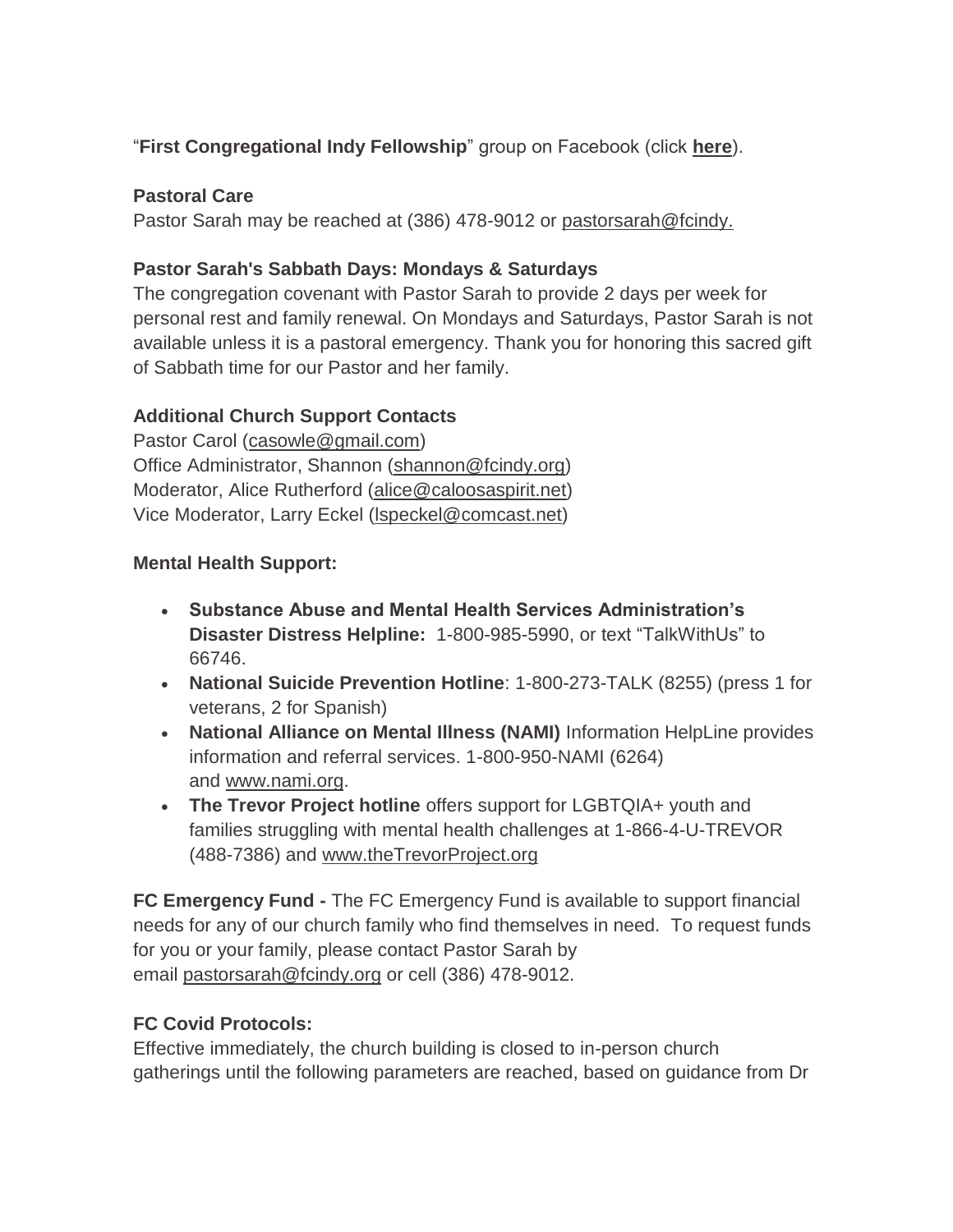Virginia Caine, Marion County Public Health Director:

*A 7-day average of 5% (or less) positivity among unique individuals tested for a two-week period, and new cases per day at 35 or under in Marion County, per the metrics shown on [www.coronavirus.in.gov](http://www.coronavirus.in.gov/) .* 

At that time, the Council will decide reopening measures.

#### **THIS WEEK AT FIRST CONGREGATIONAL**

#### **3 Ways to Connect for Worship**

#### *YOUTUBE*

<https://www.youtube.com/channel/UCWV9wqAvPiUKSkEbjaV6Zpw>

- YouTube Live broadcasts at 11am..
- Use this option for live interacting and messaging. You must have or create a user account and be logged in to message live.

#### *FACE BOOK*

[https://www.facebook.com/pg/FirstCongregationalUCCIndy/posts/?ref=page\\_int](https://www.facebook.com/pg/FirstCongregationalUCCIndy/posts/?ref=page_internal) [ernal](https://www.facebook.com/pg/FirstCongregationalUCCIndy/posts/?ref=page_internal)

- The video will be posted at 11am.
- This is for viewing only. For live interacting and commenting, please use the YouTube option.

#### *DIAL-IN*

- Dial **317-204-3862**
- Landline is preferred for clarity.
- If calling with a smart phone, setting your cellular setting to Wi-Fi calling will be clearer.

#### **How to Access our Zoom Gatherings**

[https://us04web.zoom.us/j/9264494206?pwd=dmtWbWE5UXRBTk5pcHZlYlB0](https://us04web.zoom.us/j/9264494206?pwd=dmtWbWE5UXRBTk5pcHZlYlB0aEFVUT09) [aEFVUT09](https://us04web.zoom.us/j/9264494206?pwd=dmtWbWE5UXRBTk5pcHZlYlB0aEFVUT09) Meeting ID: 926 449 4206 Password: 7171